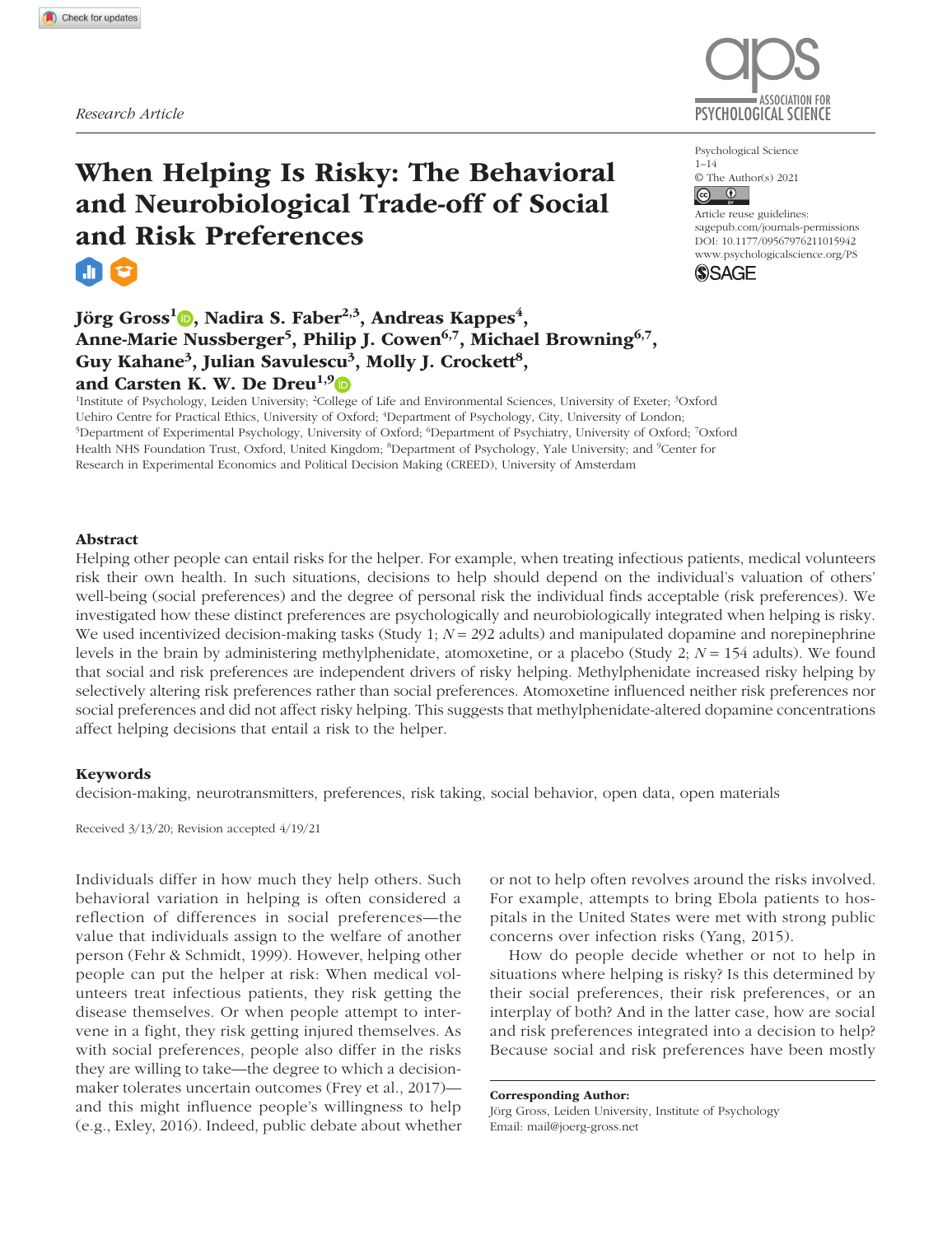studied in isolation, the precise form and function of these two preferences in determining whether people help in risky situations remains poorly understood. Here, we examined how social and risk preferences are psychologically and neurobiologically integrated when helping comes at a risk to oneself.

Evidence suggests that the brain represents the possible consequences of different decision options on a common subjective-value scale by integrating and trading off different option features or conflicting internal motives, such as risk aversion or social preferences (Gross et al., 2014; Levy & Glimcher, 2012; McNamee et al., 2013). Specifically, corticostriatal circuits encompassing the dorsolateral prefrontal cortex and the striatum are associated with both risk taking (Knoch et al., 2006; Mohr et al., 2010) and social preferences (Baumgartner et al., 2011; Christov-Moore et al., 2016; Crockett et al., 2017; Gross et al., 2018). This corticostriatal circuitry is targeted by the neurotransmitter dopamine, which independently modulates both risk taking (Fiorillo et al., 2003; Schultz et al., 2015) and social preferences (Crockett et al., 2015; Sáez et al., 2015; Soutschek et al., 2017; for a review, see Crockett & Fehr, 2014). For example, studies in rats and monkeys have shown that subcortical dopamine release is associated with risk taking (Fiorillo et al., 2003; Simon et al., 2011) and that dopamine firing rates reflect the curvature of the utility function—the mathematical representation of subjective value that indicates risk attitudes (Schultz et al., 2015).

In humans, risk taking increases following the administration of the dopamine precursor levodopa (Kobayashi et al., 2019; Rigoli et al., 2016; Rutledge et al., 2015) and the D2/D3 agonist pramipexole (Campbell-Meiklejohn et al., 2011; Riba et al., 2008). Although there are fewer data on dopaminergic modulation of social preferences, levodopa has been shown to reduce generosity in dictator games (Pedroni et al., 2014) and hyper-altruism in a harm-aversion task (Crockett et al., 2015), whereas tolcapone—a drug that enhances dopamine transmission in the prefrontal cortex—increases inequity aversion (Sáez et al., 2015).

Combined, these studies implicate a common neural circuitry for risk and social preferences that is sensitive to dopamine manipulations and may be engaged in risky helping decisions. Here, we examined this possibility by manipulating dopaminergic neurotransmission using methylphenidate and atomoxetine. By blocking the dopamine and norepinephrine transporters, methylphenidate increases dopamine concentration in the striatum (Kim et al., 2009; Smith et al., 2006; Volkow et al., 2012) and both dopamine and norepinephrine concentration in the ventromedial prefrontal cortex and dorsolateral prefrontal cortex (Arnsten & Li, 2005). In

## Statement of Relevance

People help others at sometimes substantial costs to themselves. What has been largely overlooked is that helping can not only be costly but also be risky. When, for example, medical volunteers treat patients with infectious diseases, they may become infected themselves. Volunteers who try to rescue shipwrecked refugees risk injury or drowning. Here, we identified individual differences in social preferences (predicting willingness to help) and risk preferences (predicting willingness to take risks) and examined how these distinct preferences alone and in combination predict decision-making when helping creates a risk for the helper. We found that even people with high social preferences are more likely to help in risky situations when their risk tolerance is sufficiently high. Our findings both advance neurobiological theory and have practical implications by further showing that the drug methylphenidate increases risky helping because it alters risk preferences rather than social preferences.

line with findings on the dopaminergic modulation of risk preferences, studies have shown that methylphenidate can increase risk taking in rats (Yates et al., 2020) and humans (Campbell-Meiklejohn et al., 2012; Mandali et al., 2021). Similar to methylphenidate, atomoxetine increases synaptic levels of both norepinephrine and dopamine in the prefrontal cortex. In contrast to methylphenidate, however, atomoxetine does not affect striatal dopamine levels (Bymaster et al., 2002; Schulz et al., 2017), and there is little evidence for norepinephrine modulation of risk or social preferences in humans (Crockett et al., 2010; Crockett & Fehr, 2014). Studies in rats suggest that norepinephrine modulates risk taking only when combined with dopamine reuptake inhibition (Montes et al., 2015). It is therefore possible to probe the differential contributions of dopaminergic and noradrenergic systems on risky helping by comparing the effects of methylphenidate and atomoxetine on behavior.

On the basis of previous findings, we hypothesized that methylphenidate will causally alter risk preferences. What remains unknown is whether methylphenidate also affects social preferences and whether and how methylphenidate impacts the integration of both risk and social preferences and, thereby, influences helping decisions that come with a risk to oneself. Meanwhile, because of scant evidence implicating norepinephrine in risk or social preferences in humans, we did not expect to observe effects of atomoxetine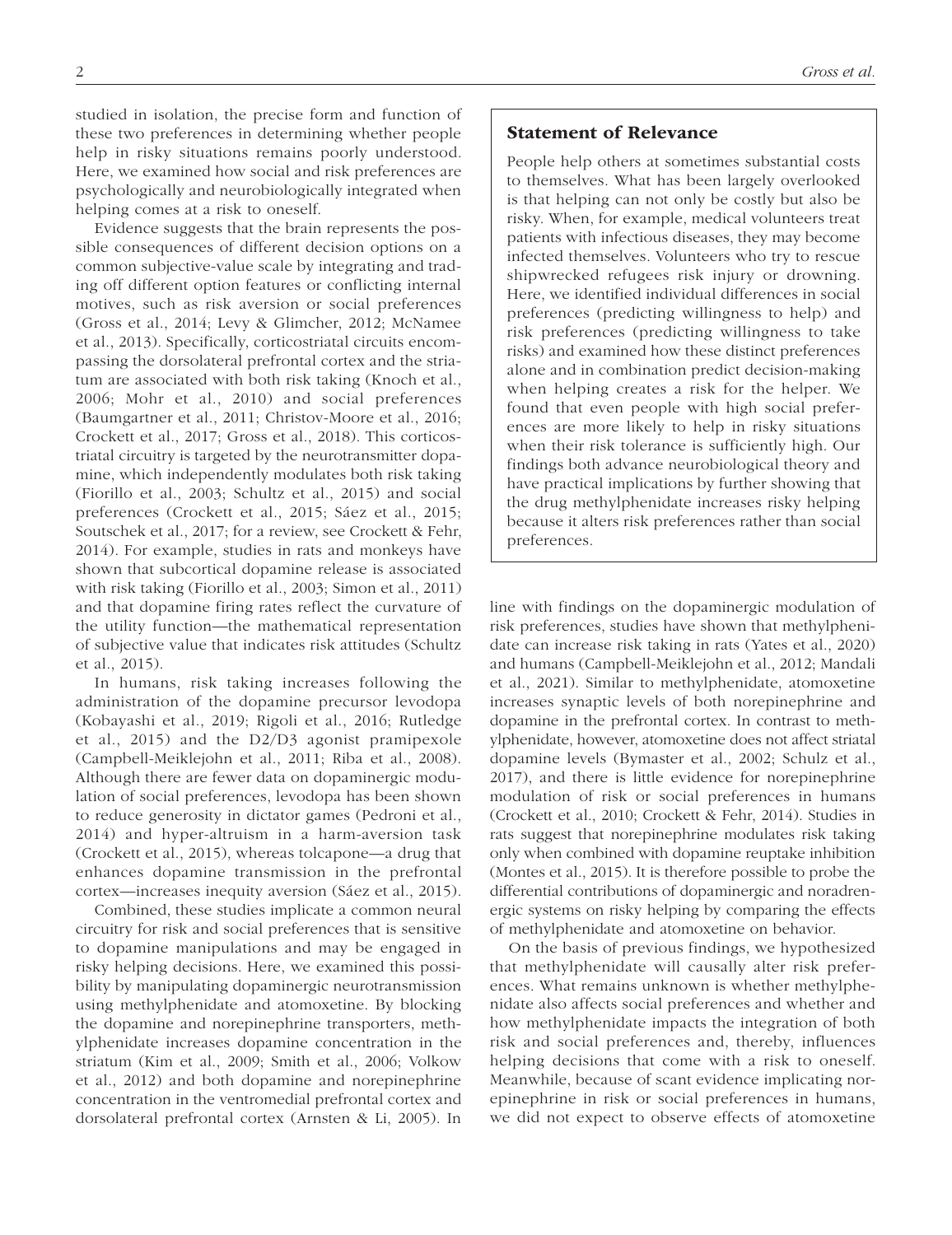on risky helping behavior. We performed two studies to examine these possibilities. In both studies, we used incentivized behavioral tasks that confront the individual with a decision to help or refuse to help another person when helping is not only costly but also risky. By manipulating risk and social consequences independently within the same task, we measured social and risk preferences in isolation to study how these preferences are integrated when helping is risky. Study 1 tested the integration of social and risk preferences by observing participants' behavioral decisions when choices are risky, have consequences for other individuals, or carry both risks to oneself and consequences for others. Study 2 complemented behavioral observations of Study 1 with a double-blind, placebocontrolled neuropharmacological intervention using methylphenidate and atomoxetine to manipulate dopaminergic and noradrenergic neurotransmission during decision-making.

### Method

### *The risky helping task*

To investigate risky helping as a function of social and risk preferences, we designed a two-player incentivized "risky helping task" (Fig. 1a). It involves a decider who repeatedly decides whether or not to help another participant, the receiver. The decision to refuse help leads to a sure outcome of 15 monetary units (MU) for the decider and 0 MU for the receiver. The decision to help is risky: With a probability *p*, helping is unsuccessful, in which case both decider and receiver earn 0 MU. When helping is successful (with probability  $1 - p$ ), both earn 13 MU. Note that helping always reduces inequality between decider and receiver to zero. Further, helping is costly to the decider: Even when successful, the decider incurs a cost of 2 MU. Hence, the risky helping task confronts the decision-maker with a dilemma between avoiding risk to oneself and helping another person.

To measure the relative influence of the decider's social and risk preferences, we derived two variants of the risky helping task: the risk task and the helping task. In the risk task, we removed the social component of the task to measure risk preferences in isolation. In this task, the receiver is not affected by the decisions of the decider. Instead, the decider chooses between a sure outcome and a lottery for each possible *p* that affects only their payoff (Fig. 1b). In other words, the risk task confronts the decision-maker with a dilemma between choosing a safe option and choosing a gamble that can lead to a higher payoff (with probability  $1 - p$ ) but also entails the risk of earning nothing for that trial (with probability *p*). The outcome for each decision option is the sum of money at stake in the risky helping task (i.e., 15 MU for the safe choice and 26 MU for the risky choice) to make sure that the safe choice would not simply dominate the risky choice in both risk and payoff for all *p*s. In essence, the risk task measures risk preferences by reducing the risky helping task to a set of paired lottery choices that have consequences only for the decider but not for the other person.

In the helping task, the decider chooses between helping and not helping. We removed the risk component from the risky helping task to measure social preferences in isolation (Fig. 1c). To achieve this, we replaced the helping outcome of the risky helping task with the expected value for each  $p$ —that is,  $p \times 0$  +  $(1 - p) \times 13$ —as illustrated in Table 1. For example, in one trial of the risky helping task, the decision-maker faces the following choice between option A and option B:

(a) 15 MU for you, 0 MU for the other person

(b) with  $p = .5$ : 0 MU for you, 0 MU for the other person;

with  $1 - p = .5$ : 13 MU for you, 13 MU for the other person

The equivalent trial in the helping task is as follows:

(a) 15 MU for you, 0 MU for the other person

(b) 6.5 MU for you, 6.5 MU for the other person

Thus, the decider chooses between two nonrisky outcomes in the helping task: One option maximizes one's own payoff but also leads to inequality, whereas the other option requires sacrificing one's own monetary units to benefit the receiver and eliminate inequality (similar to a mini dictator game with different efficiency gains). In other words, the dilemma for the decision-maker reduces to making a choice between a selfish option that leads to 0 MU for the receiver and a prosocial option that benefits the receiver at a cost to the decider.

## *Experimental implementation*

In the experiments, neutral labels for helping and risk were used to avoid demand or framing effects, and decisions were completely anonymous to avoid reputation effects. In both studies, each participant performed the tasks in front of a personal computer terminal. Comprehension checks were used to make sure that participants understood the instructions (for task instructions and the decision interface, see the Supplemental Material available online).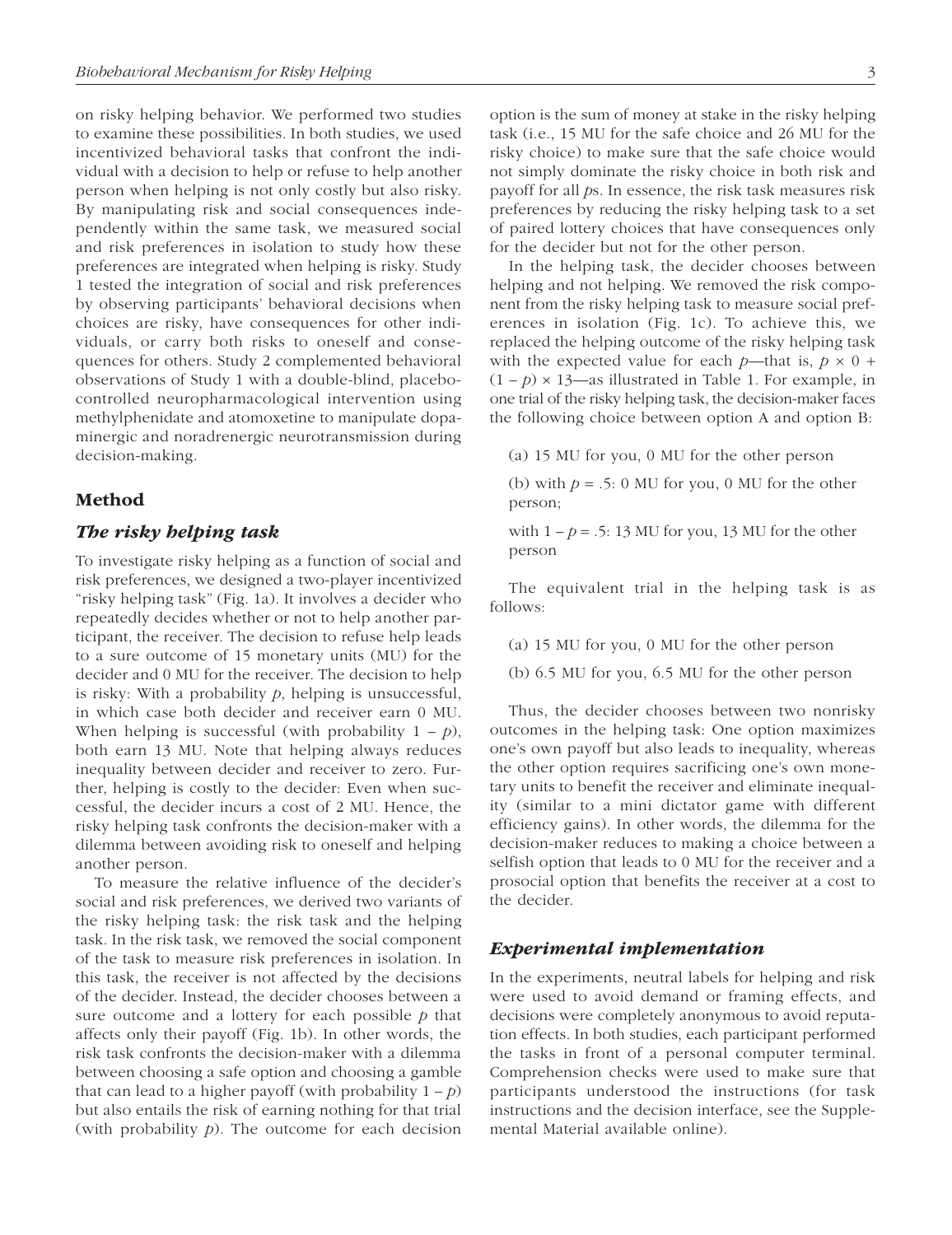

Fig. 1. Schematics of the risky helping, risk, and helping tasks. In the risky helping task (a), the decider ("D") decides whether to help or not help the receiver ("R"). If the decider decides to help, helping is unsuccessful with probability  $p$ , and both decider and receiver earn 0 monetary units (MU). With probability  $1 - p$ , helping is successful, leading to an equal outcome of 13 MU for both. If the decider decides not to help, they earn 15 MU, but the receiver earns nothing. In the risk task (b), the decider decides between a safe option, leading to a payoff of 15 MU, and a risky option, leading to either a payoff of 0 MU with probability *p* or a payoff of 26 MU with probability 1 – *p*. In this task, the receiver is not affected by the decider's decision. Thus, the social component of the risky helping task is removed. In the helping task (c), the decider decides whether to help or not help the receiver. Across trials, helping leads to a sure outcome equal to the expected value of possible outcomes of the risky helping task. Thus, the risk component of the risky helping task is removed. Not helping means that the decider earns 15 MU, and the receiver earns nothing. In the actual task, the labels "help," "not help," "risky choice," and "safe choice" were replaced with neutral labels to avoid framing effects.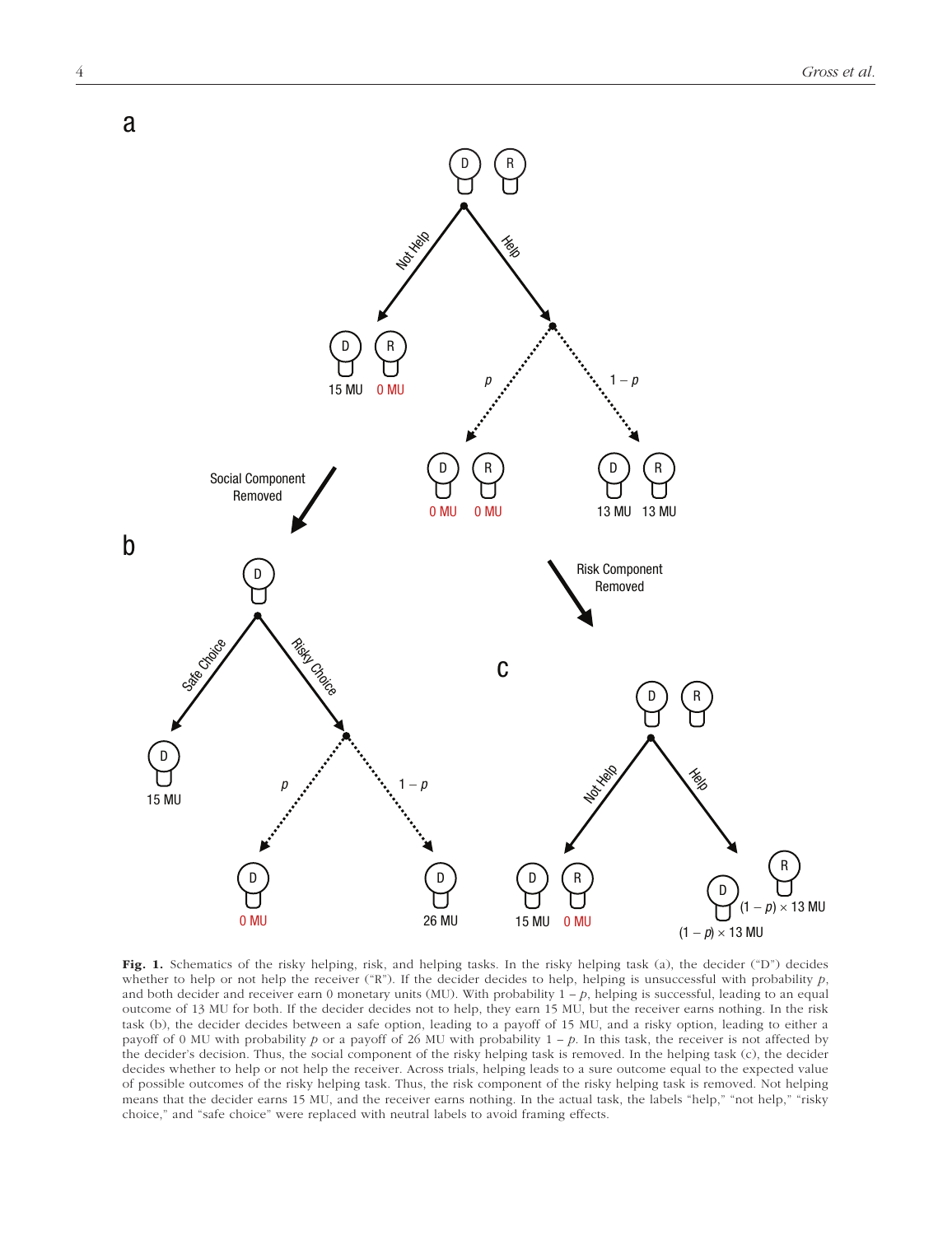|                                    | Option A<br>(safe/nonhelping option) |                                |                               | Option B<br>(helping/risky helping option) |                                                | Decider's                        |
|------------------------------------|--------------------------------------|--------------------------------|-------------------------------|--------------------------------------------|------------------------------------------------|----------------------------------|
| Task and<br>probability            | Expected<br>value:<br>decider        | Expected<br>value:<br>receiver | Expected<br>value:<br>decider | Expected<br>value:<br>receiver             | (Expected)<br>welfare<br>change of<br>option B | (expected)<br>earnings<br>change |
| Risk task                          |                                      |                                |                               |                                            |                                                |                                  |
| $\mathbf{1}$                       | 15                                   |                                | $\boldsymbol{0}$              |                                            |                                                | $-15$                            |
| .90                                | 15                                   |                                | 2.6                           |                                            |                                                | $-12.4$                          |
| .80                                | 15                                   |                                | 5.2                           |                                            |                                                | $-9.8$                           |
| .70                                | 15                                   |                                | 7.8                           |                                            |                                                | $-7.2$                           |
| .60                                | 15                                   |                                | 10.4                          |                                            |                                                | $-4.6$                           |
| .50                                | 15                                   |                                | 13                            |                                            |                                                | $-2$                             |
| .40                                | 15                                   |                                | 15.6                          |                                            |                                                | 0.6                              |
| .30                                | 15                                   |                                | 18.2                          |                                            |                                                | 3.2                              |
| .20                                | 15                                   |                                | 20.8                          |                                            |                                                | 5.8                              |
| .10                                | 15                                   |                                | 23.4                          |                                            |                                                | 8.4                              |
| $\overline{0}$                     | 15                                   |                                | 26                            |                                            |                                                | 11                               |
| Helping and risky<br>helping tasks |                                      |                                |                               |                                            |                                                |                                  |
| 1                                  | 15                                   | $\theta$                       | $\theta$                      | $\overline{0}$                             | $-15$                                          | $-15$                            |
| .90                                | 15                                   | $\boldsymbol{0}$               | 1.3                           | 1.3                                        | $-12.4$                                        | $-13.7$                          |
| .80                                | 15                                   | $\overline{0}$                 | 2.6                           | 2.6                                        | $-9.8$                                         | $-12.4$                          |
| .70                                | 15                                   | $\overline{0}$                 | 3.9                           | 3.9                                        | $-7.2$                                         | $-11.1$                          |
| .60                                | 15                                   | $\overline{0}$                 | 5.2                           | 5.2                                        | $-4.6$                                         | $-9.8$                           |
| .50                                | 15                                   | $\overline{0}$                 | 6.5                           | 6.5                                        | $-2$                                           | $-8.5$                           |
| .40                                | 15                                   | $\boldsymbol{0}$               | 7.8                           | 7.8                                        | 0.6                                            | $-7.2$                           |
| .30                                | 15                                   | $\overline{0}$                 | 9.1                           | 9.1                                        | 3.2                                            | $-5.9$                           |
| .20                                | 15                                   | $\overline{0}$                 | 10.4                          | 10.4                                       | 5.8                                            | $-4.6$                           |
| .10                                | 15                                   | $\overline{0}$                 | 11.7                          | 11.7                                       | 8.4                                            | $-3.3$                           |
| $\overline{0}$                     | 15                                   | $\overline{0}$                 | 13                            | 13                                         | 11                                             | $-2$                             |

|                 | Table 1. Decision Consequences in the Risk, Helping, and Risky Helping Tasks Depending on Risk |  |  |  |  |  |
|-----------------|------------------------------------------------------------------------------------------------|--|--|--|--|--|
| Probability (p) |                                                                                                |  |  |  |  |  |

Note: Each row represents one decision that the decider was faced with. Values in the option A and option B columns are the number of monetary units the decider and receiver earned on the basis of the decider's choice. In the risk task, the decider had to choose between a safe option (option A) or a risky option (option B). In the helping and risky helping tasks, option A refers to the nonhelping option (helping task) and safe option (risky helping task). The expected value of the helping/risky helping option (option B) changed depending on *p*. The "(Expected) welfare change of option B" column shows the change in expected total earnings (i.e., expected earnings of decider and receiver combined) when the decider chose option B as opposed to option A in the helping and risky helping tasks. The rightmost column shows the change in the decider's expected earnings when option B was chosen compared with option A.

To measure risk and social preferences and the extent of helping in a risky environment on the individual level, we had each decider engage in all three separate tasks (risky helping task, risk task, helping task) in a random order (within-subjects design). Probability *p* (i.e., risk) was systematically varied between 0 and 1 across 21 randomly presented trials in the risk task and the risky helping task.

The decisions of the decider had real financial consequences for decider and receiver that were paid out in cash at the end of the experimental session (one round of each task was selected at random for payment; 1 MU was worth €0.20 in Study 1 and 36 British pennies in Study 2). In Study 1, receivers were also confronted with every decision that the decider had to face in the risk, helping, and risky helping tasks but, instead, had to guess how the decider would decide. Guessing correctly was financially incentivized (for the results, see the Supplemental Material).

## *Participants*

In Study 1, 292 participants (142 women, age: *M* = 22.3 years, *SD* = 3.7) were recruited and split into 146 deciders and 146 receivers. Sample size (aimed at ~300) for this within-subjects design was based on earlier work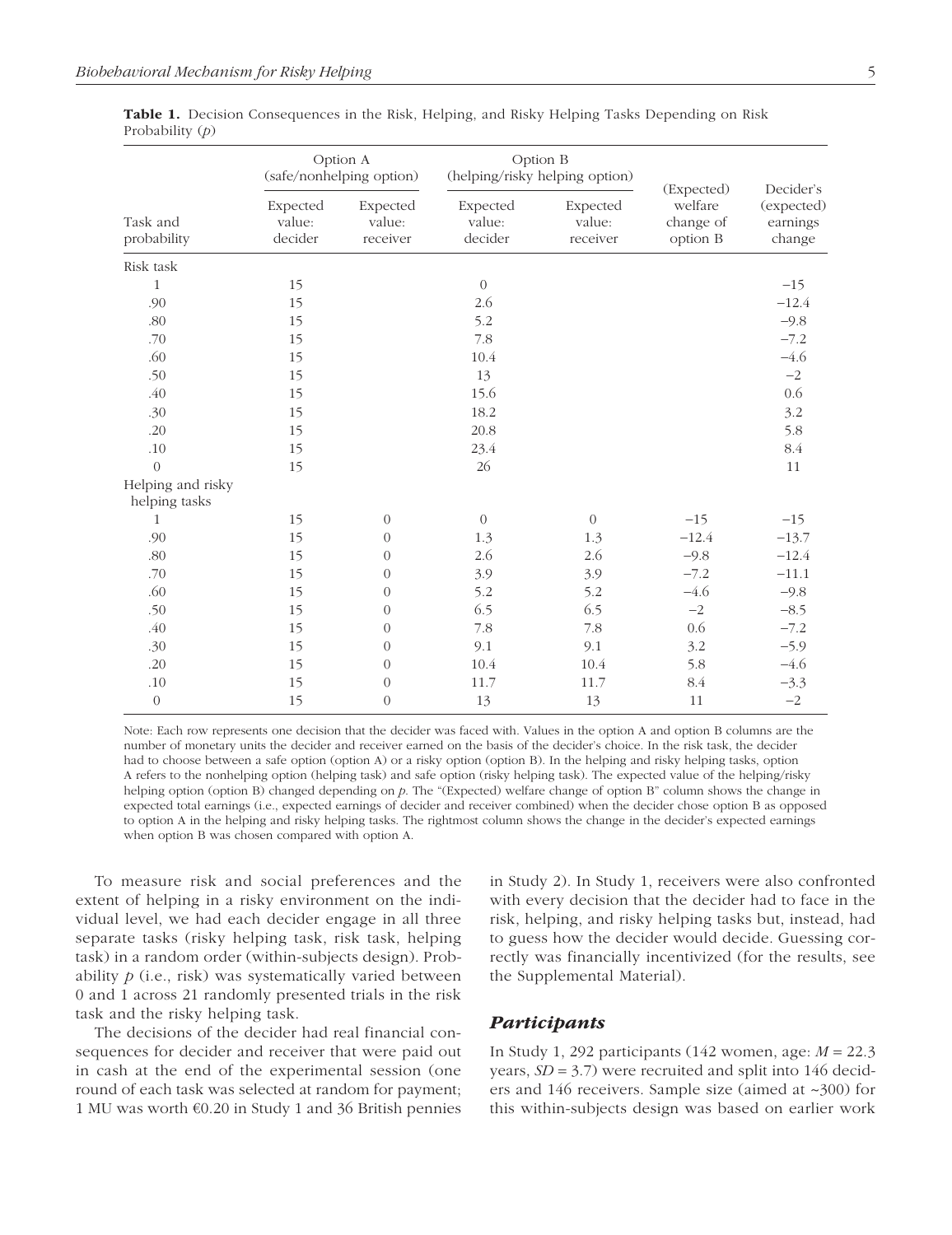assessing individual differences in social-value orientation (van Lange, 1999), which typically found that roughly 45% (40%) of the sample held prosocial (proself) preferences. On the basis of this heuristic, we expected a good spread of social preferences in our sample, with approximately 50 participants having strong and approximately 50 participants having weak social preferences. Data were not analyzed before the full data collection was finished.

Participants were free to withdraw from the experiment at any time. Only individuals who voluntarily entered the recruiting database were invited, and informed consent was obtained from all participants by electronic acceptance of an invitation to attend an experimental session. The experiment was conducted following the peer-approved procedures established by the Center for Research in Experimental Economics and Political Decision Making (CREED) at the University of Amsterdam and was fully incentivized. The experiment was performed in a large lab with 30 separated cubicles. This allowed participants to see that other people took part in the experiment while not being able to identify with whom they were paired or how other participants decided during the experiment. Following standard laboratory protocols, we did not use deception and invited participants from a pool of individuals who were aware of this no-deception policy.

In Study 2, a sample of 154 participants (77 women, age:  $M = 23.7$  years,  $SD = 3.9$ ) was recruited in the role of deciders, and only one participant took part per experimental session (we aimed for 150 participants). This sample size equaled the one used in Study 1 and followed our earlier work on drug administration and behavioral decision-making, in which a sample of approximately 50 participants per treatment condition enabled us to detect small to medium effect sizes (Baas et al., 2020; Crockett et al., 2015). As in Study 1, data were not analyzed before the full data collection was finished.

Participants completed a prescreening questionnaire so that we could select only those who had no history of drug consumption, had a limited alcohol and caffeine intake, had no clinically relevant depression scores, and were generally in a healthy condition. Participants underwent another screening via telephone the day before the study to make sure they had, for example, not consumed any alcohol or other medication. The experiment received ethical approval from the University of Oxford's Medical Sciences Interdivisional Research Ethics Committee. Because dopamine function can vary throughout the day (Hood et al., 2010), we conducted each experimental session in the same place at roughly the same time of the day (starting around 9 a.m.). Before substance administration and after preadministration checks, female participants took a test to confirm they were not pregnant, and we measured height, weight, and blood pressure of all participants. Supervised by a medical doctor throughout the study, participants received either 30 mg of methylphenidate, 60 mg of atomoxetine, or a placebo; each was contained in an identical blue capsule. Following ethical requirements, we informed participants about the three substances they might be taking, but neither they, the experimenters, nor the medical doctors knew which substance was administered.

### *Procedure*

To make sure that testing coincided with peak absorption rate, we started the experiment 90 min after drug administration. Participants then took part in the risk task, the helping task, and the risky helping task as part of a larger test battery. Participants also completed a 15-item visual analogue mood scale at two time points of the experiment—namely, before drug administration and after the experiment was finished. For each item on the scale, participants had to indicate their mood by placing a mark along a straight line with two opposing adjectives on either side (e.g., muzzy vs. clearheaded, happy vs. sad, tense vs. relaxed), which resulted in a continuous measure between 0 and 1 for each item. Hence, we measured subjective mood states before and after the drug administration (which also allowed us to compute mood changes).

#### *Analyses*

In each task, deciders made the binary decision to help or not (helping task and risky helping task) or to take the risky or the safe choice (risk task). Trials differed in risk (risk and risky helping task) or helping consequences (helping task). Hence, in each trial, we observed a binary decision. The binary decisions within each task revealed when a participant would take the risky or social option and when they would switch to the certain or selfish option. We used these switching points as a measure of risky helping, social preferences, and risk preferences.

For example, if a participant decided to choose the lottery for a risk, *p* = [0, .05, .10, .15, .20, .25], and switched to the sure outcome for  $p = [.30, \ldots, 1]$  in the risk task, the participant was assigned a value of .30 as their measure of risk preference. Note that this implies that a switching point of .45 or lower indicates risk aversion (or risk neutrality) because the decision-maker switched to the safe option before the expected value of the lottery decreased below the fixed payoff of the safe option. A switching point of .50 and higher indicates risk seeking because the decision-maker accepted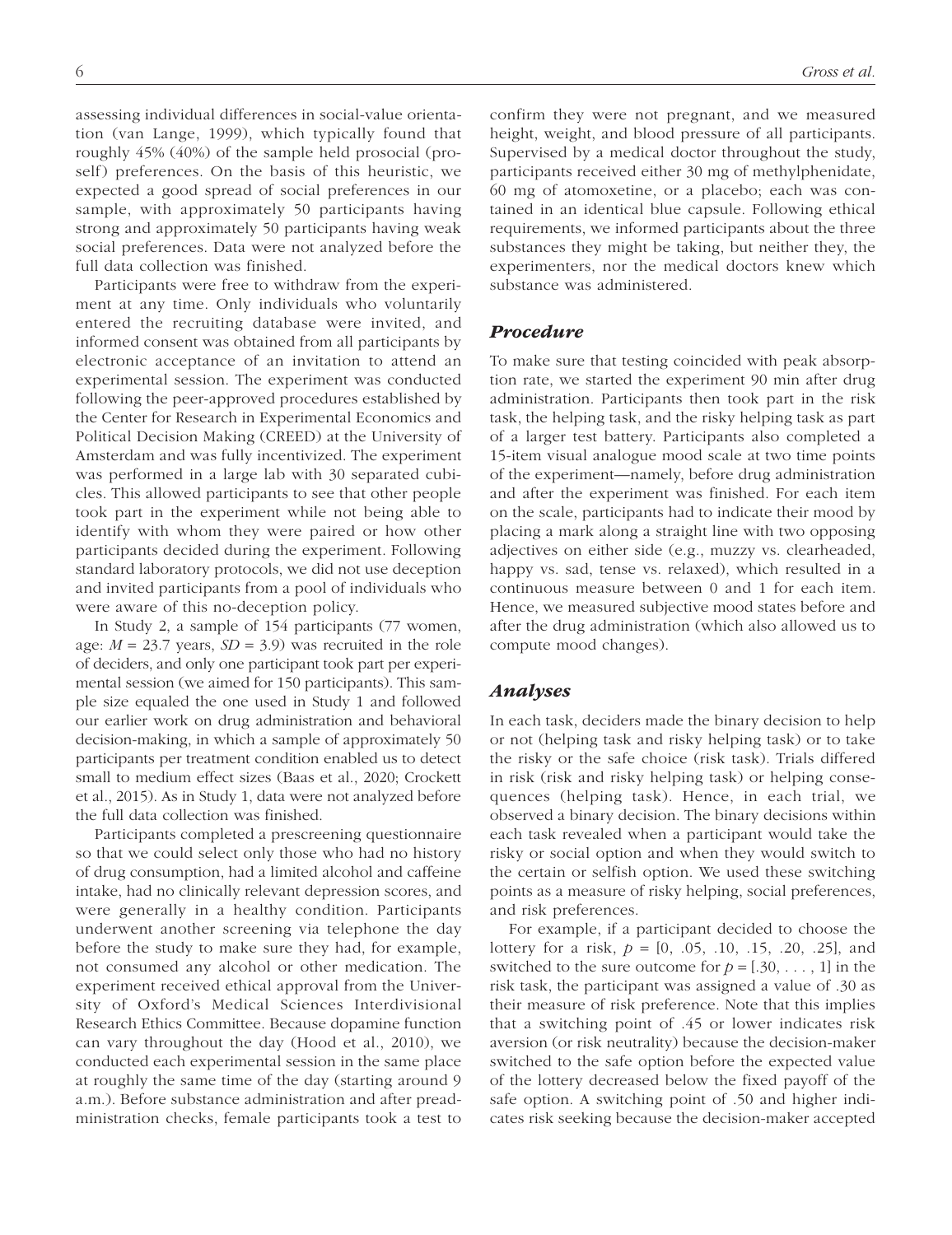

Fig. 2. Distribution of switching points in the risk (a), helping (b), and risky helping (c) tasks in Study 1. The red line indicates the border between risk aversion and risk seeking (risk task) and between social efficiency and social inefficiency (helping and risky helping tasks). Social efficiency refers to making a helping or risky helping decision only when the combined (expected) payoff for decider and receiver exceeds the sure payoff of not helping. A switching point above the efficiency point means that participants chose to help even when the combined (expected) payoff for decider and receiver was lower than the sure payoff of 15 monetary units (MU) for not helping (i.e., 15 MU for the decider and 0 MU for the receiver).

lotteries for which the expected value of the lottery was lower than the fixed payoff of the safe option.

Between 14% and 18% of our participants had multiple switching points, thereby violating monotonicity. This is not unexpected because trials were randomly and sequentially presented within each task. Accordingly, we interpreted violations of monotonicity as noise and averaged the switching points in these cases. Thus, a decision pattern such as  $[B, B, B, A, B, A, A, \ldots, A]$ for risk levels of [0, .05, .10, .15, .20, .25, .30, . . . , 1] led to a switching point of .20. Excluding participants who violated monotonicity from the analysis did not alter the reported conclusions below (see the Supplemental Material).

To analyze switching points, we used Tobit regressions. Tobit regressions deviate from a linear regression model in that they account for the (left) censoring in the data as they assume a latent variable *y*\* that linearly depends on the predictors ( $y = y^*$  if  $y > 0$  but deviates in the lower bound). For  $y = y^*$ , we used the likelihood function of a *t* distribution,  $t(y | bX, \sigma^2, df)$ . For  $y \neq y^*$ , the likelihood function was based on the normal cumulative distribution and, hence, modeled the probability that  $y^*$  would take a value less than or equal to  $y$ , given the observed predictors. This approach allowed us to derive unbiased estimates for predictors and error variance in the presence of heteroscedasticity.

## Results

Here, we summarize the main findings from our two studies. The regression models and results, alongside additional models that include control variables and

robustness checks, are reported in the Supplemental Material.

## *Study 1*

In line with previous literature (Holt & Laury, 2002), results showed that participants were predominantly risk averse in the risk task: They switched to the risky option only for gambles for which the expected value of the risky option exceeded the value of the safe option (Fig. 2a). In the helping task, a majority of participants revealed social preferences. Most participants gave up some of their own resources to help the other person at least once (Fig. 2b). In the risky helping task, participants who engaged in risky helping did so up to a risk of *p* = .15, on average, and then switched to not helping (Fig. 2c). When participants engaged in risky helping, the gain to social welfare (i.e., the combined expected earnings of decider and receiver) significantly exceeded their own monetary sacrifice, showing that risky helping was not unconditional (reduction in earnings for deciders vs. expected value of decider and receiver; Wilcoxon signed-rank test,  $p < .001$ ,  $d = 0.66$ ). On average, deciders sacrificed 1 MU to achieve an expected welfare increase of 1.8 MU.

To test whether risky helping decisions can be modeled as a function of risk and social preferences, we analyzed whether and how switching points in the risk and helping tasks predicted risky helping decisions. We found, first of all, that risk preferences derived from the risk task and social preferences derived from the helping task were linearly independent of each other (Spearman's  $\rho = -.02$ ,  $p = .787$ ). Thus, an individual's social preference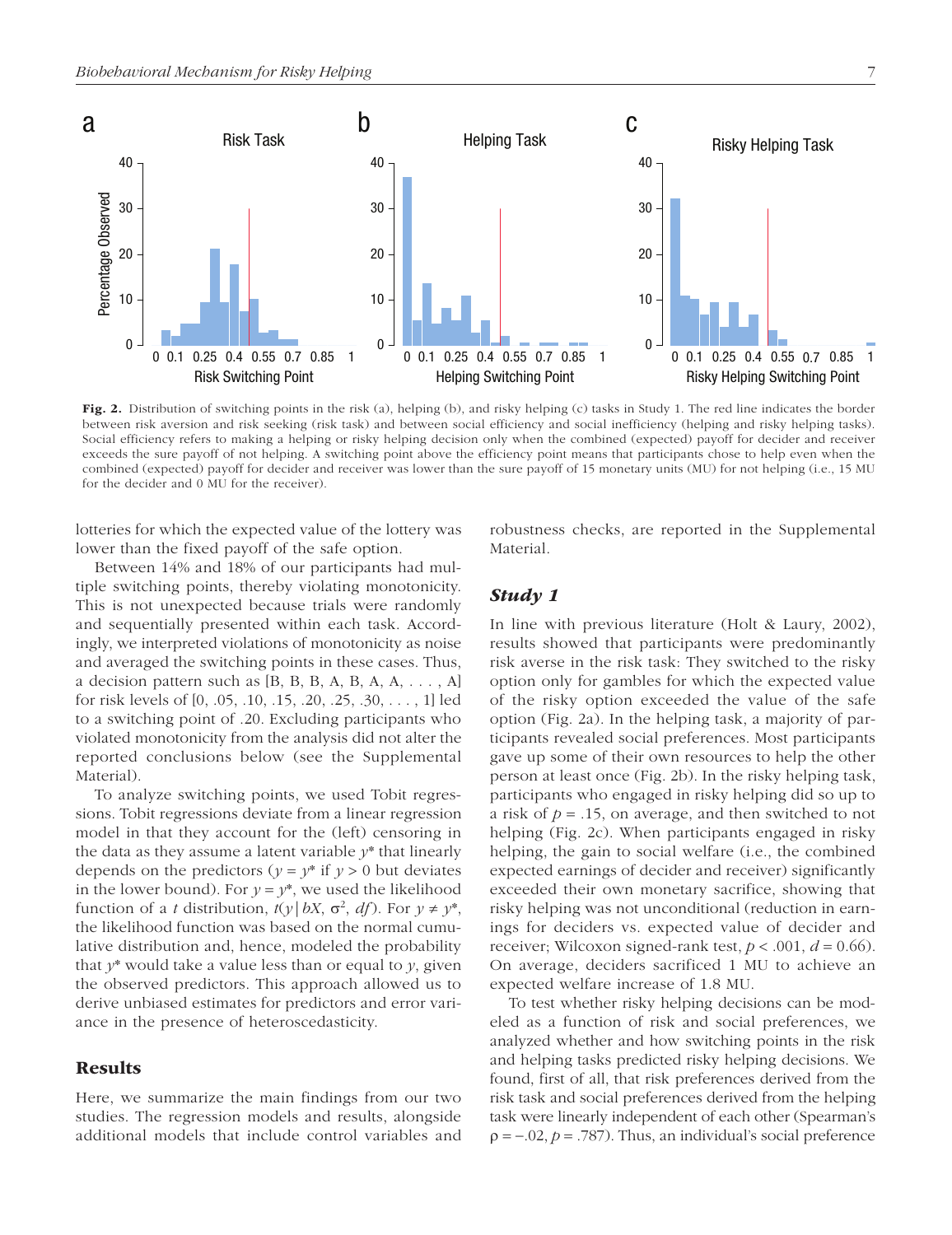

Fig. 3. Predicted extent of risky helping (color surface) based on a linear combination of risk preference and social preference in Study 1 (a) and Study 2 (b). Dots show the observed risk preference and social preference of deciders. Darker dots indicate that multiple deciders had the same profile for risk and social preference.

could not be inferred from knowing their risk preference and vice versa, pointing to a behavioral dissociation of risk and social preferences.

Yet both risk and social preferences independently predicted risky helping decisions. We first calculated the change in switching points between helping and risky helping tasks on the individual level to see whether this change was accounted for by risk preferences. The change in switching points between helping and risky helping was significantly correlated with the switching point in the risk task (Spearman's  $\rho =$ .25,  $p = .002$ ). The more risk tolerant participants were (as measured in the risk task), the more they helped under risk. Conversely, a switching-point change between the risk task and the risky helping task was significantly correlated with the extent of helping in the helping task (Spearman's  $\rho = .57$ ,  $p < .001$ ). In other words, stronger social preferences (as measured in the helping task) were associated with an increased willingness to help under risk (as measured in the risky helping task).

Another approach to test the extent to which risky helping can be predicted by risk preference, social preference, or their combination is to use regression models. As illustrated in Figure 3a, risky helping decisions were a function of both social preferences and risk preferences (risk preference:  $b = 0.26$ ,  $SE = 0.09$ ,  $p = .005$ ; social preference:  $b = 0.83$ ,  $SE = 0.07$ ,  $p < .001$ ). A post hoc test comparing the relative weight of social and risk preferences also revealed that although both variables were independently associated with risky helping, social preferences were a stronger predictor of risky helping than risk preferences (post hoc comparison: social-preference estimate – risk-preference estimate ≠ 0,  $b = 0.57$ ,  $SE = 0.12$ ,  $p < .001$ ). In other words, helping under risk emerged only with moderate to high social preferences combined with low to moderate risk aversion. Taken together, the results of Study 1 provide evidence that risk and social preferences are behaviorally independent of each other yet systematically integrated in situations in which helping is risky.

## *Study 2*

As in Study 1, individuals' risk and social preferences were uncorrelated (Spearman's  $\rho = .03$ ,  $p = .800$ ). Further replicating the results of Study 1, risk preferences in Study 2 were correlated with changes in helping between the helping and risky helping tasks (Spearman's  $\rho = .24$ ,  $p = .003$ ). Participants who were more risk taking were also more likely to help when it was risky compared with when it was not. When participants were more risk averse, in contrast, they were less likely to help when it was risky. Within-individual changes in switching points between the risk and risky helping tasks were also positively correlated with social preferences (Spearman's  $\rho = .61$ ,  $p < .001$ ). Hence, participants with stronger social preferences accepted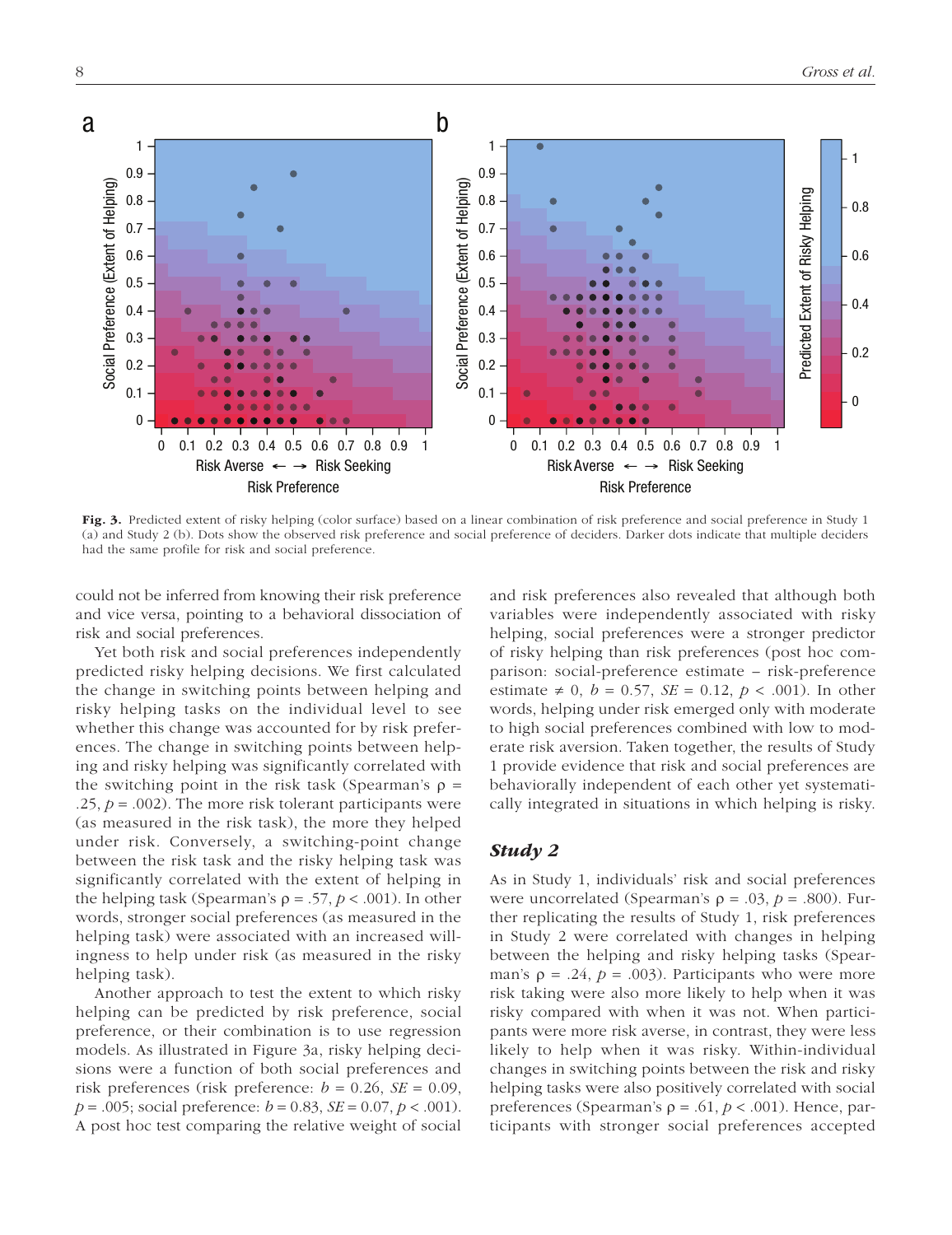more risk when it could benefit another person (and the other way around).

As shown in Figure 3b, risky helping decisions could again be modeled as a linear combination of social preferences and risk preferences (risk preference: *b* = 0.31, *SE* = 0.09,  $p = .001$ ; social preference:  $b = 0.73$ ,  $SE = 0.05$ ,  $p < .001$ ). This means that a person's social preferences did not allow accurate predictions of risky helping without also factoring in this person's risk preferences or the other way around: Knowing a person's risk preferences did not allow for accurate prediction of risky helping without knowing their social preferences. And in line with Study 1, results of a post hoc test showed that social preferences were a stronger predictor of risky helping than risk preferences (post hoc comparison: social-preference estimate – riskpreference estimate ≠ 0; *b* = 0.42, *SE* = 0.11, *p* < .001).

Methylphenidate causally affected risk preferences (Fig. 4a). Participants who received methylphenidate accepted significantly more risk than participants who received a placebo ( $b = 0.05$ ,  $SE = 0.02$ ,  $p = .018$ ). Whereas 90% of the participants given a placebo were classified as risk averse (similar to the percentage in Study 1), this dropped to 78% for those given methylphenidate. Risk taking did not differ between participants who received a placebo and those who received atomoxetine ( $b = 0.02$ ,  $SE = 0.02$ ,  $p = .295$ ). We also found no statistically significant difference in risk taking between participants given atomoxetine and methylphenidate ( $b = 0.03$ ,  $SE = 0.02$ ,  $p = .185$ ).

There was no evidence that methylphenidate or atomoxetine affected social preferences (Fig. 4b; methylphenidate vs. placebo:  $b = 0.02$ ,  $SE = 0.05$ ,  $p = .728$ ; atomoxetine vs. placebo:  $b = 0.00$ ,  $SE = 0.05$ ,  $p = .947$ ; methylphenidate vs. atomoxetine:  $b = 0.02$ ,  $SE = 0.05$ ,  $p = .664$ ). However, because of their higher willingness to take risks, participants who received methylphenidate helped more often in the risky helping task compared with participants who received atomoxetine or a placebo (Fig. 4c; atomoxetine vs. methylphenidate:  $b = 0.08$ ,  $SE = 0.04$ ,  $p = .030$ ; methylphenidate vs. placebo:  $b = 0.07$ , *SE* = 0.04,  $p = .047$ ). In contrast, atomoxetine did not increase risky helping compared with the placebo ( $b = -0.01$ ,  $SE = 0.04$ ,  $p = .787$ ). Consequently, participants who received methylphenidate sacrificed more resources in the risky helping task, which resulted in higher overall welfare compared with participants who received a placebo or atomoxetine. Of participants who received methylphenidate, 22.4% helped even beyond the social-efficiency point under risk, compared with 11.5% and 13.2% who received a placebo and atomoxetine, respectively.

The effects of methylphenidate on risk attitudes and risky helping may have been driven by interindividual differences in drug-absorption rates, drug interactions with age or gender, or effects of drugs on mood. To examine these alternative explanations, we controlled for age and gender in the reported regressions and computed additional regressions in which we controlled for body mass index and regular medication (e.g., contraceptive pill), which both may influence absorption rates of the drug agent. We also controlled for mood and mood changes that have been shown to influence risk taking and social decision-making. Across these control analyses, drug treatment remained a robust predictor of risk and risky helping decisions (see Tables S6–S8 in the Supplemental Material). Further, when asked to guess what treatment they received, 38% of the participants guessed correctly (which is consistent with random guessing; i.e., chance level of 33%),  $\chi^2(1, N = 154) = 1.44, p = .230$ . Repeating the reported analyses only with participants who incorrectly guessed the treatment did not change the above conclusions (see Tables S6–S8).

Another possibility is that drug treatment makes decision-makers more erratic and thus increases choice inconsistency. This may have led to a spurious increase or decrease in switching points. Choice consistency in our tasks can be measured by looking at the number of switching points. A perfectly consistent decisionmaker has one unique switching point in each task, whereas multiple switching points indicate intransitive choice. In the risk task, 76% of the participants had a unique switching point (compared with 86% in Study 1). In the helping task, 73% of the participants had a unique switching point (compared with 82% in Study 1). Lastly, in the risky helping task, 77% of the participants had a unique switching point (compared with 83% in Study 1). Although participants were slightly less consistent than in Study 1, we found no statistical evidence that the drug treatments made decisions noisier and more inconsistent in the risk task (methylphenidate vs. placebo: *b* = 0.50, *SE* = 0.98, *p* = .609; atomoxetine vs. placebo: *b* = 0.89, *SE* = 0.92, *p* = .337), helping task (methylphenidate vs. placebo:  $b = -1.55$ , *SE* = 1.06, *p* = .141; atomoxetine vs. placebo:  $b = 0.74$ ,  $SE = 0.72$ ,  $p = .306$ ), or risky helping task (methylphenidate vs. placebo: *b* = −0.24, *SE* = 1.43, *p* = .862; atomoxetine vs. placebo: *b* = 1.64, *SE* = 1.28, *p* = .201). Reported results also remained robust when regression models controlled for choice consistency (see Tables S6–S8).

#### **Discussion**

Helping can have unforeseen negative consequences for the helper that render prosocial behavior not only costly but also risky. Here, we identified individual differences in social preferences that predict willingness to help and risk preferences that predict willingness to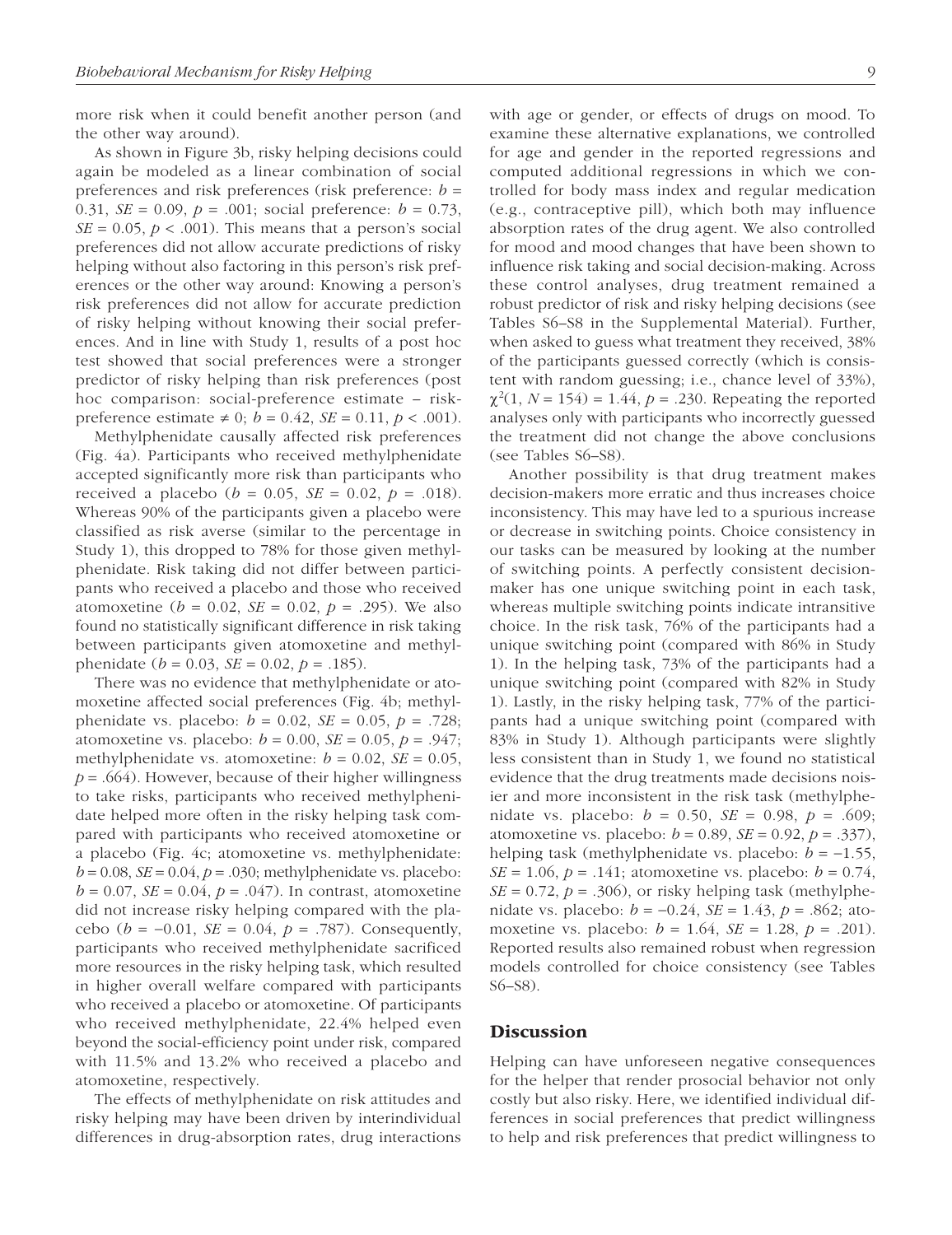

Fig. 4. Distribution of switching points across drug conditions in the risk (a), helping (b), and risky helping (c) tasks in Study 2. In each box-and-whisker plot, the central line indicates the median, and the lower and upper hinges of the box indicate the 25th and 75th percentiles, respectively. Whiskers extend 1.5 times the interquartile range. Points show individual data.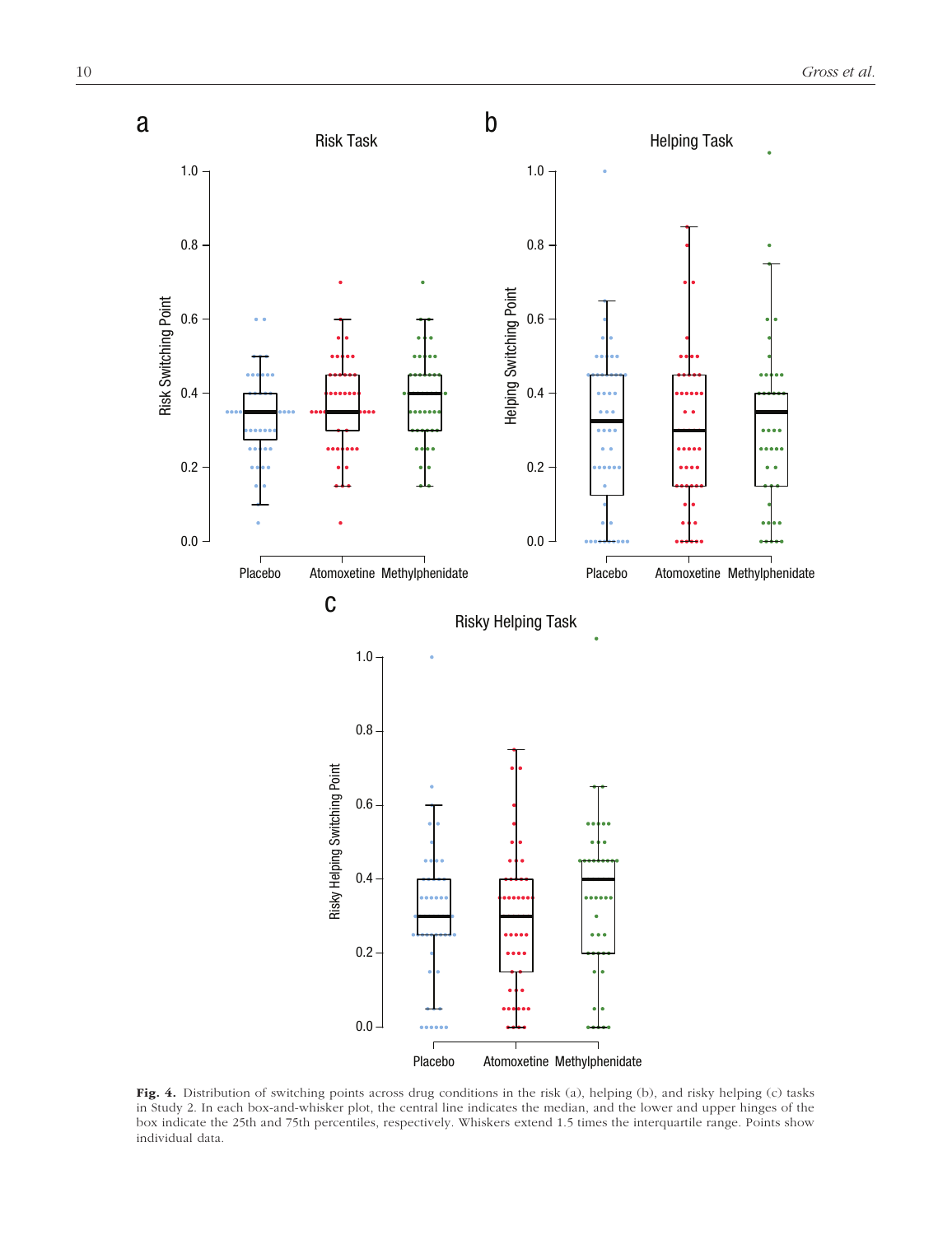take risks, and we showed that people systematically integrate their risk preferences with their social preferences when helping is risky. Hence, we demonstrated that one cannot reliably predict decision-making in risky helping situations on the basis of a person's risk or social preferences alone. Instead, someone who refuses to help under risk could be driven by a lack of social preferences or by risk aversion (or a combination of both). This means that refusals to help other people can be rooted in risk aversion rather than selfishness. In contrast, our data on receivers also revealed that they often misattributed failures to help to a lack of social concern rather than a lack of risk tolerance (for further details on these results, see the Supplemental Material). Thus, interventions aimed at promoting helping under risk might need to be adjusted toward reducing risk aversion (e.g., by emphasizing when fears of risk are unfounded) rather than toward increasing people's moral obligation to care for the welfare of others independently of risks.

Because participants' risk and social preferences were uncorrelated, our results suggest that both preferences are, to some degree, independently processed and then systematically integrated when social concerns need to be traded off against risk concerns. In line with this, methylphenidate led to more helping under risk because the substance selectively altered risk preferences but not social preferences. Meanwhile, atomoxetine changed neither risk nor social preferences and, as a result, also did not affect risky helping. Atomoxetine increases both norepinephrine and dopamine levels in the prefrontal cortex. Methylphenidate also inhibits norepinephrine reuptake but, in contrast to atomoxetine, also enhances dopamine neurotransmission in subcortical brain structures such as the striatum (Bymaster et al., 2002; Schulz et al., 2017). Our results fit the possibility that risk preferences are modulated by striatal rather than prefrontal dopamine (Fiorillo et al., 2003; Onge et al., 2010). Furthermore, because both drugs increase norepinephrine levels but only methylphenidate modulated risk preferences, results also suggest that if norepinephrine modulates risk preferences, it may do so especially—or only—when combined with striatal dopamine reuptake inhibition (Montes et al., 2015). Finally, our results suggest that subcortical dopamine transmission appears not to modulate social preferences. Hence, the effects of dopaminergic manipulations on social preferences found in previous research might be partly attributable to altered risk preferences.

From a practical perspective, both methylphenidate (sold under the trade name Ritalin) and atomoxetine (sold under the trade name Strattera) are prescription drugs used to treat attention-deficit/hyperactivity disorder and are regularly used off-label by people who aim to enhance their cognitive performance (Maier et al., 2018). Thus, our results have implications for the ethics of and policy for the use of psychostimulants. Indeed, the Global Drug Survey taken in 2015 and 2017 revealed that 3.2% and 6.6% of respondents, respectively, reported using psychostimulants such as methylphenidate for cognitive enhancement (Maier et al., 2018). Both in the professional ethical debate as well as in the general public, concerns about the medical safety and the fairness of such cognitive enhancements are discussed (Faber et al., 2016). However, our finding that methylphenidate alters helping behavior through increased risk seeking demonstrates that substances aimed at changing cognitive functioning can also influence social behavior. Such "social" side effects of cognitive enhancement (whether deemed positive or negative) are currently unknown to both users and administrators and thus do not receive much attention in the societal debate about psychostimulant use (Faulmüller et al., 2013).

Conclusions are constrained by some limitations of our study. Because our sample consisted of healthy volunteers only and because drugs such as methylphenidate can have different effects in clinical and nonclinical populations (Moll et al., 2003), it is not possible to generalize our results to clinical populations who take these drugs for medical purposes. Second, our results suggest that behavioral differences in risky helping are driven by the dopamine-specific effects of methylphenidate, but our conclusions about the possible role of norepinephrine are largely based on null findings. Future research could be focused on these issues, using larger samples and neuroimaging techniques that provide more precision with respect to observing neurobiological mechanisms. Third, individuals in our experiments knew the exact probabilities associated with different decision outcomes. Oftentimes, however, probabilities are less well-defined, thus creating ambiguity rather than risk. The Ellsberg paradox demonstrates that people are ambiguity averse; they prefer bets with known rather than unknown probability distributions of the outcome space. Vives and FeldmanHall (2018) showed that interindividual differences in ambiguity tolerance, but not risk attitudes, predicted prosocial choice and trust (also see FeldmanHall et al., 2016). Future work is needed to identify how the biobehavioral dissociation of risk and social preferences shown here generalizes to ambiguous situations.

#### Conclusion

Decision-makers can rarely be sure about how their decisions affect other people or their own welfare.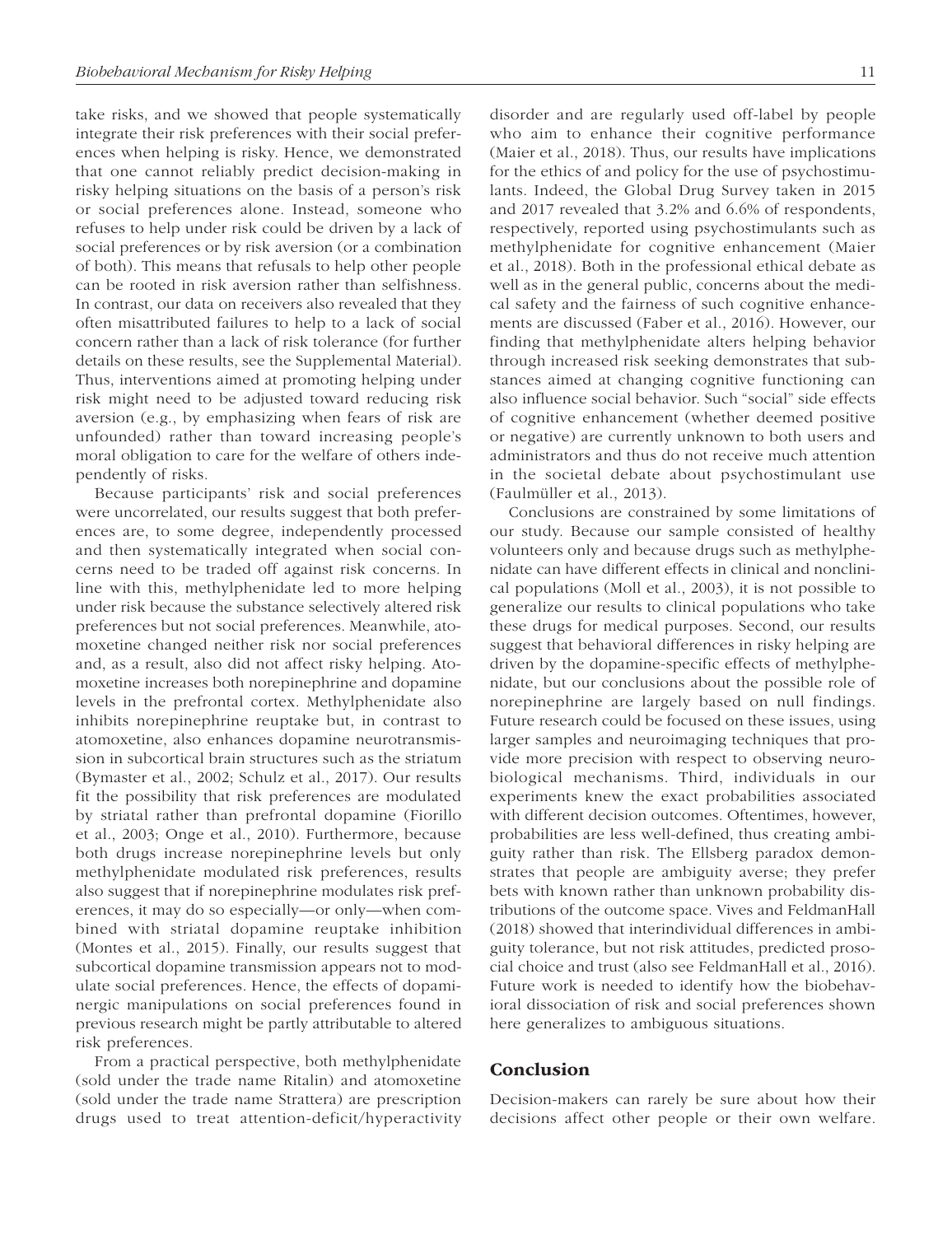Accordingly, social decisions often require an integration of social preferences and risk concerns that, theoretically, can have divergent effects on decisions and create a dilemma between helping others and avoiding risk to oneself. Our results highlight that risk preferences and social concerns are orthogonal, behaviorally dissociable preferences. A failure to help can reflect a lack of concern for other people or a personal aversion to risk—or both.

Whereas previous research revealed that risk and social consequences are processed in overlapping neural circuitries, our drug manipulation suggests largely independent mechanisms. Methylphenidate selectively altered risk tolerance and left social preferences unchanged—it increased helping under risk but not helping without risk. Atomoxetine, on the other hand, had no effect on either risk or social preferences. These drug-induced changes in risk taking and risky helping thus reveal a neurobiological dissociation of the processing of risk and social consequences in humans.

#### Transparency

## *Action Editor:* Daniela Schiller *Editor:* Patricia J. Bauer

## *Author Contributions*

J. Gross and N. S. Faber are joint first authors of this article. J. Gross, N. S. Faber, and C. K. W. De Dreu conceived of the project, developed the behavioral tasks, and designed and implemented Study 1; M. J. Crockett, A. Kappes, N. S. Faber, J. Savulescu, and G. Kahane conceived of and designed Study 2 with input from P. J. Cowen and M. Browning. Data collection and preparation were coordinated by J. Gross (Study 1) and A. Kappes, A.-M. Nussberger, P. J. Cowen, and M. Browning (Study 2). J. Gross analyzed the data. J. Gross, N. S. Faber, M. J. Crockett, and C. K. W. De Dreu wrote the manuscript and incorporated the coauthors' revisions. All the authors approved the final manuscript for submission. *Declaration of Conflicting Interests*

M. Browning has received travel expenses from the Lundbeck biopharmaceutical company for attending conferences and acted as a consultant for Jansen Research and the Centre for Human Drug Research. The authors declared that there were no other potential conflicts of interest with respect to the authorship or the publication of this article.

#### *Funding*

This work was supported by grants from the Netherlands Science Foundation to C. K. W. De Dreu (NWO 432-08-002) and J. Gross (016.Veni.195.078); the University of Amsterdam (Behavioral Economics Priority Grant; principal investigator: Theo Offerman); the Wellcome Trust Institutional Strategic Support Fund (204826/Z/16/Z) to J. Savulescu, G. Kahane, N. S. Faber, and M. J. Crockett; the Academy of Medical Sciences (SBF001/1008) to M. J. Crockett; the Oxford Martin School (Programme for Collective Responsibility for Infectious Disease) to J. Savulescu, N. S. Faber, and M. J. Crockett; and Wellcome Trust (WT203132 and

WT104848) to J. Savulescu. M. Browning is supported by a Clinician Scientist Fellowship from the Medical Research Council (MR/N008103/1) and by the National Institute for Health Research (NIHR) Oxford Health Biomedical Research Centre.

#### *Open Practices*

All data, code, and materials for Study 1 have been made publicly available via DataverseNL and can be accessed at [https://doi.org/10.34894/9UIPH4.](https://doi.org/10.34894/9UIPH4) Data and materials for Study 2 can be obtained from M. J. Crockett ([molly.crock](email:molly.crockett@yale.edu) [ett@yale.edu\)](email:molly.crockett@yale.edu). The design and analysis plans for the studies were not preregistered. This article has received the badges for Open Data and Open Materials. More information about the Open Practices badges can be found at [http://www.psychologicalscience.org/publications/](http://www.psychologicalscience.org/publications/badges) [badges.](http://www.psychologicalscience.org/publications/badges)

#### ORCID iD

Jörg Gross **b** <https://orcid.org/0000-0002-5403-9475> Carsten K. W. De Dreu D [https://orcid.org/0000-0003-3692-](https://orcid.org/0000-0003-3692-4611) [4611](https://orcid.org/0000-0003-3692-4611)

#### Supplemental Material

Additional supporting information can be found at [http://](http://journals.sagepub.com/doi/suppl/10.1177/09567976211015942) [journals.sagepub.com/doi/suppl/10.1177/09567976211015942](http://journals.sagepub.com/doi/suppl/10.1177/09567976211015942)

#### **References**

- Arnsten, A. F. T., & Li, B.-M. (2005). Neurobiology of executive functions: Catecholamine influences on prefrontal cortical functions. *Biological Psychiatry*, *57*(11), 1377– 1384.
- Baas, M., Boot, N., van Gaal, S., De Dreu, C. K. W., & Cools, R. (2020). Methylphenidate does not affect convergent and divergent creative processes in healthy adults. *NeuroImage*, *205*, Article 116279. [https://doi.org/](https://doi.org/10.1016/j.neuroimage.2019.116279) [10.1016/j.neuroimage.2019.116279](https://doi.org/10.1016/j.neuroimage.2019.116279)
- Baumgartner, T., Knoch, D., Hotz, P., Eisenegger, C., & Fehr, E. (2011). Dorsolateral and ventromedial prefrontal cortex orchestrate normative choice. *Nature Neuroscience*, *14*(11), 1468–1474.
- Bymaster, F. P., Katner, J. S., Nelson, D. L., Hemrick-Luecke, S. K., Threlkeld, P. G., Heiligenstein, J. H., Morin, S. M., Gehlert, D. R., & Perry, K. W. (2002). Atomoxetine increases extracellular levels of norepinephrine and dopamine in prefrontal cortex of rat: A potential mechanism for efficacy in attention deficit/hyperactivity disorder. *Neuropsychopharmacology*, *27*(5), 699–711.
- Campbell-Meiklejohn, D., Simonsen, A., Scheel-Krüger, J., Wohlert, V., Gjerløff, T., Frith, C. D., Rogers, R. D., Roepstorff, A., & Møller, A. (2012). In for a penny, in for a pound: Methylphenidate reduces the inhibitory effect of high stakes on persistent risky choice. *The Journal of Neuroscience*, *32*(38), 13032–13038.
- Campbell-Meiklejohn, D., Wakeley, J., Herbert, V., Cook, J., Scollo, P., Ray, M. K., Selvaraj, S., Passingham, R. E., Cowen, R., & Rogers, R. D. (2011). Serotonin and dopamine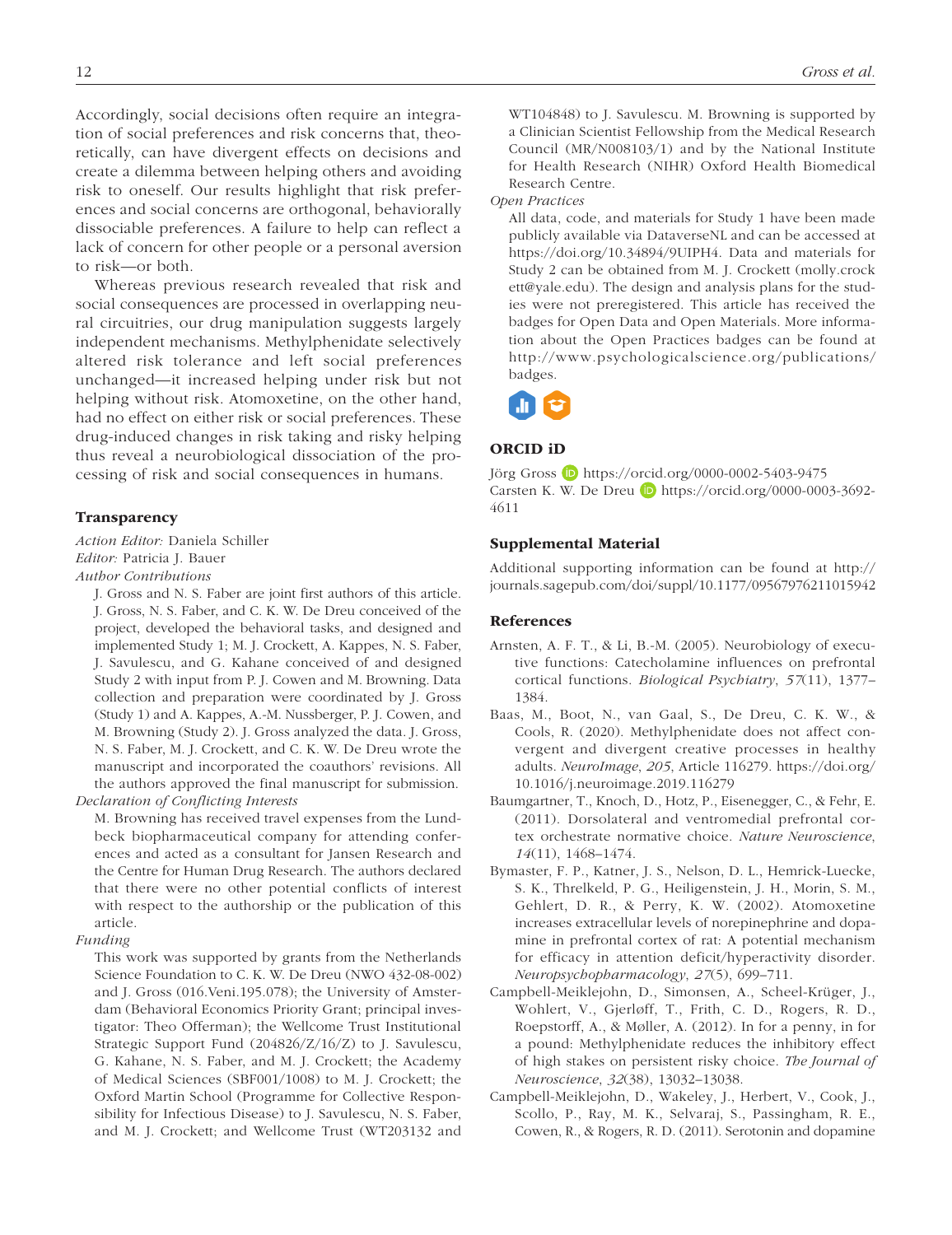play complementary roles in gambling to recover losses. *Neuropsychopharmacology*, *36*, 402–410.

- Christov-Moore, L., Sugiyama, T., Grigaityte, K., & Iacoboni, M. (2016). Increasing generosity by disrupting prefrontal cortex. *Social Neuroscience*, *12*(2), 174–181.
- Crockett, M. J., Clark, L., Hauser, M. D., & Robbins, T. W. (2010). Serotonin selectively influences moral judgment and behavior through effects on harm aversion. *Proceedings of the National Academy of Sciences*, *107*(40), 17433–17438.
- Crockett, M. J., & Fehr, E. (2014). Pharmacology of economic and social decision making. In P. W. Glimcher & E. Fehr (Eds.), *Neuroeconomics: Decision making and the brain* (2nd ed., pp. 259–279). Academic Press.
- Crockett, M. J., Siegel, J. Z., Kurth-Nelson, Z., Dayan, P., & Dolan, R. (2017). Moral transgressions corrupt neural representations of value. *Nature Neuroscience*, *20*(6), 879–885.
- Crockett, M. J., Siegel, J. Z., Kurth-Nelson, Z., Ousdal, O. T., Story, G., Frieband, C., Grosse-Rueskamp, J. M., Dayan, P., & Dolan, R. J. (2015). Dissociable effects of serotonin and dopamine on the valuation of harm in moral decision making. *Current Biology*, *25*(14), 1852–1859.
- Exley, C. L. (2016). Excusing selfishness in charitable giving: The role of risk. *The Review of Economic Studies*, *83*(2), 587–628.
- Faber, N. S., Savulescu, J., & Douglas, T. (2016). Why is cognitive enhancement deemed unacceptable? The role of fairness, deservingness, and hollow achievements. *Frontiers in Psychology*, *7*, Article 232. [https://doi.org/10.3389/](https://doi.org/10.3389/fpsyg.2016.00232) [fpsyg.2016.00232](https://doi.org/10.3389/fpsyg.2016.00232)
- Faulmüller, N., Maslen, H., & de Sio, F. S. (2013). The indirect psychological costs of cognitive enhancement. *The American Journal of Bioethics*, *13*(7), 45–47.
- Fehr, E., & Schmidt, K. M. (1999). A theory of fairness, competition, and cooperation. *Quarterly Journal of Economics*, *114*(3), 817–868.
- FeldmanHall, O., Glimcher, P., Baker, A. L., & Phelps, E. A. (2016). Emotion and decision-making under uncertainty: Physiological arousal predicts increased gambling during ambiguity but not risk. *Journal of Experimental Psychology: General*, *145*(10), 1255–1262.
- Fiorillo, C. D., Tobler, P. N., & Schultz, W. (2003). Discrete coding of reward probability and uncertainty by dopamine neurons. *Science*, *299*(5614), 1898–1902.
- Frey, R., Pedroni, A., Mata, R., Rieskamp, J., & Hertwig, R. (2017). Risk preference shares the psychometric structure of major psychological traits. *Science Advances*, *3*(10), Article e1701381. [https://doi.org/10.1126/sciadv.170](https://doi.org/10.1126/sciadv.1701381) [1381](https://doi.org/10.1126/sciadv.1701381)
- Gross, J., Emmerling, F., Vostroknutov, A., & Sack, A. T. (2018). Manipulation of pro-sociality and rule-following with non-invasive brain stimulation. *Scientific Reports*, *8*(1), Article 1827. <https://doi.org/10.1038/s41598-018-19997-5>
- Gross, J., Woelbert, E., Zimmermann, J., Okamoto-Barth, S., Riedl, A., & Goebel, R. (2014). Value signals in the prefrontal cortex predict individual preferences across reward categories. *The Journal of Neuroscience*, *34*(22), 7580–7586.
- Holt, C. A., & Laury, S. K. (2002). Risk aversion and incentive effects. *American Economic Review*, *92*(5), 1644–1655.
- Hood, S., Cassidy, P., Cossette, M.-P., Weigl, Y., Verwey, M., Robinson, B., Stewart, J., & Amir, S. (2010). Endogenous dopamine regulates the rhythm of expression of the clock protein PER2 in the rat dorsal striatum via daily activation of D2 dopamine receptors. *The Journal of Neuroscience*, *30*(42), 14046–14058.
- Kim, Y., Teylan, M. A., Baron, M., Sands, A., Nairn, A. C., & Greengard, P. (2009). Methylphenidate-induced dendritic spine formation and ΔFosB expression in nucleus accumbens. *Proceedings of the National Academy of Sciences*, *106*(8), 2915–2920.
- Knoch, D., Gianotti, L. R. R., Pascual-Leone, A., Treyer, V., Regard, M., Hohmann, M., & Brugger, P. (2006). Disruption of right prefrontal cortex by low-frequency repetitive transcranial magnetic stimulation induces risk-taking behavior. *The Journal of Neuroscience*, *26*(24), 6469–6472.
- Kobayashi, S., Asano, K., Matsuda, N., & Ugawa, Y. (2019). Dopaminergic influences on risk preferences of Parkinson's disease patients. *Cognitive, Affective, & Behavioral Neuroscience*, *19*(1), 88–97.
- Levy, D. J., & Glimcher, P. W. (2012). The root of all value: A neural common currency for choice. *Current Opinion in Neurobiology*, *22*(6), 1027–1038.
- Maier, L. J., Ferris, J. A., & Winstock, A. R. (2018). Pharmacological cognitive enhancement among non-ADHD individuals—A cross-sectional study in 15 countries. *International Journal of Drug Policy*, *58*, 104–112.
- Mandali, A., Sethi, A., Cercignani, M., Harrison, N. A., & Voon, V. (2021). Shifting uncertainty intolerance: Methylphenidate and attention-deficit hyperactivity disorder. *Translational Psychiatry*, *11*(12), Article 12. [https://](https://doi.org/10.1038/s41398-020-01118-4) [doi.org/10.1038/s41398-020-01118-4](https://doi.org/10.1038/s41398-020-01118-4)
- McNamee, D., Rangel, A., & O'Doherty, J. P. (2013). Categorydependent and category-independent goal-value codes in human ventromedial prefrontal cortex. *Nature Neuroscience*, *16*(4), 479–485.
- Mohr, P. N. C., Biele, G., & Heekeren, H. R. (2010). Neural processing of risk. *The Journal of Neuroscience*, *30*(19), 6613–6619.
- Moll, G. H., Heinrich, H., & Rothenberger, A. (2003). Methylphenidate and intracortical excitability: Opposite effects in healthy subjects and attention-deficit hyperactivity disorder. *Acta Psychiatrica Scandinavica*, *107*(1), 69–72.
- Montes, D. R., Stopper, C. M., & Floresco, S. B. (2015). Noradrenergic modulation of risk/reward decision making. *Psychopharmacology*, *232*(15), 2681–2696.
- Onge, J. R. S., Chiu, Y. C., & Floresco, S. B. (2010). Differential effects of dopaminergic manipulations on risky choice. *Psychopharmacology*, *211*(2), 209–221.
- Pedroni, A., Eisenegger, C., Hartmann, M. N., Fischbacher, U., & Knoch, D. (2014). Dopaminergic stimulation increases selfish behavior in the absence of punishment threat. *Psychopharmacology*, *231*(1), 135–141.
- Riba, J., Krämer, U. M., Heldmann, M., Richter, S., & Münte, T. F. (2008). Dopamine agonist increases risk taking but blunts reward-related brain activity. *PLOS ONE*, *3*(6), Article e2479.<https://doi.org/10.1371/journal.pone.0002479>